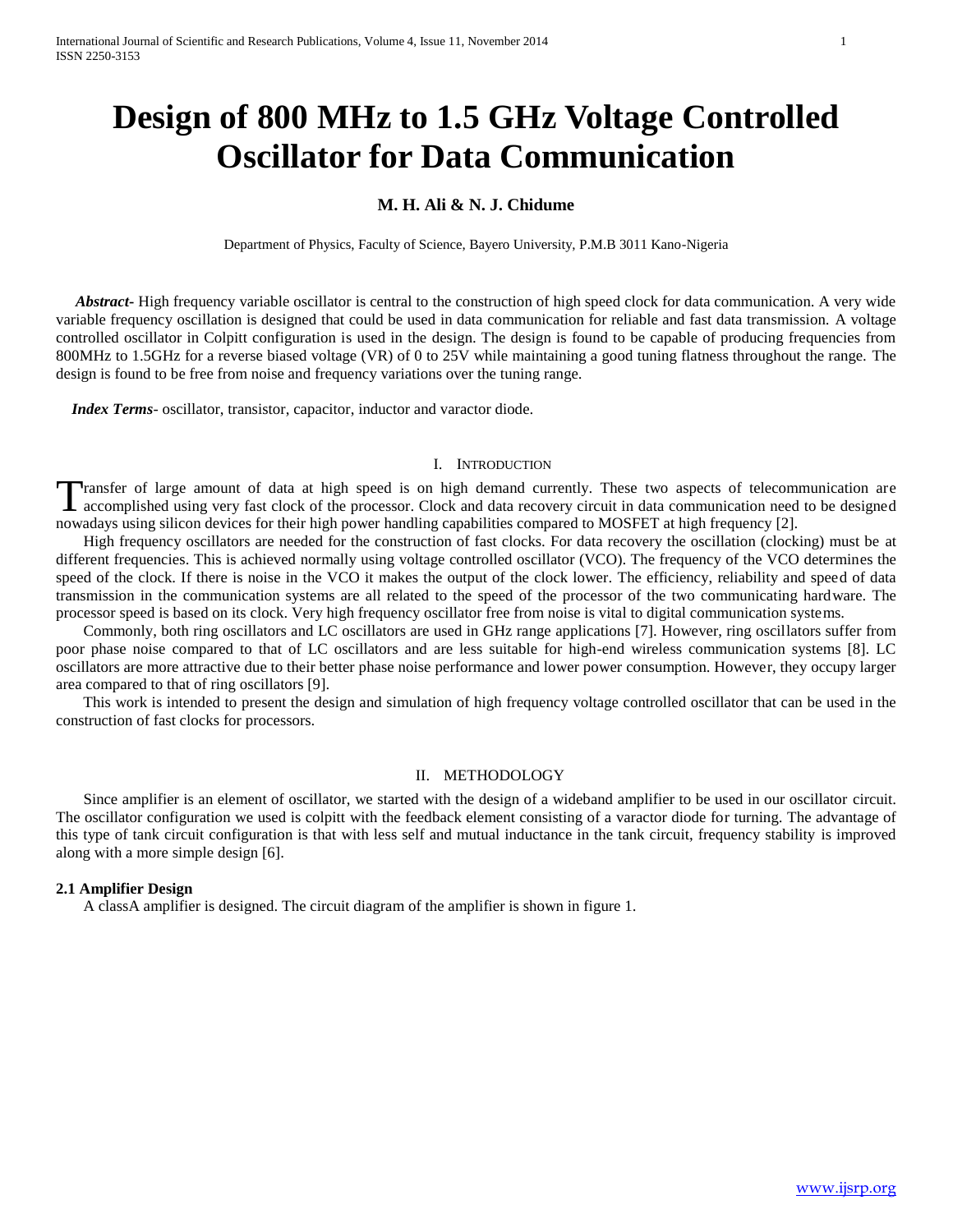

**Figure 1b DC equivalent circuit of the amplifier**

### **2.3 Biasing Method**

We developed the transistor characteristics. The operating point (Q point) was found to be  $V_{CE} = 4.5V$  and  $I_C = 2.6mA$ . Voltage divider bias technique is employed. The circuit of figure 1 is considered and following calculations were made.

#### **2.4 Design Equations**

Applying Kirchhoff's law to the output and input side of the D.C. equivalent circuit of figure 1 we have

 $V_{CC} = I_C R_C + V_{CE} + I_E R_E$  ………….. (1)  $V_{BB} = I_B R_B + V_{BE} + I_E R_E$  …………….. (2)

For thermal stability of the amplifier [1].

 $R_B \leq 0.3\beta R_E$  ………… (3) and  $R_E = 0.2R_C$  ………… (4)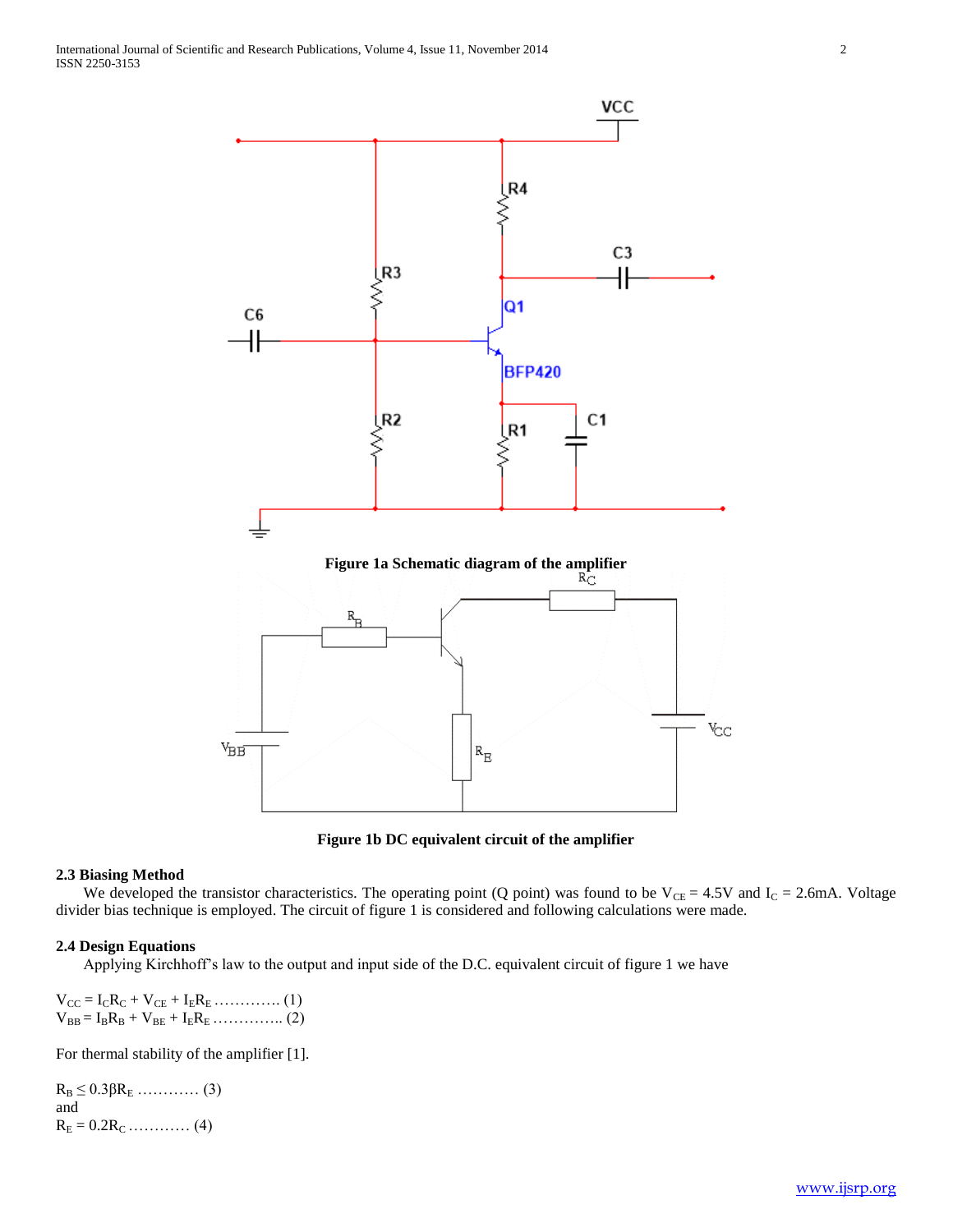International Journal of Scientific and Research Publications, Volume 4, Issue 11, November 2014 3 ISSN 2250-3153

Where ………. (5)

### **2.5 Design Calculation**

From the Q point (Appendix A) we used:  $V_{CC} = 9v$ ,  $V_{CE} = 4.5v$ ,  $I_B = 40\mu A$ ,  $I_C = 2.6mA$  and  $V_{BE} = 0.71V$ 

$$
\beta = \frac{45}{18} = 65 \dots \dots \dots (6)
$$
  
I<sub>E</sub> = I<sub>C</sub> + I<sub>B</sub> = 2.64Ma \dots (7)

Substituting the Q point,  $V_{CC}$ , I<sub>B</sub>,  $V_{BE}$ , and I<sub>E</sub>, in (1) and (2) we have four equations with four unknown. Solving simultaneously we have

 $\frac{V_{BB-0.71}}{4.5} = \frac{(1.2 \times 10^{-5} \beta + 2.6 \times 10^{-3}) R_{\Xi}}{(0.013 + 2.64 \times 10^{-3}) R_{\Xi}}$  ; V<sub>BB</sub> = 1.694V ….. (8)

From (2) we have  $1.694 - 0.71 = 40 \times 10^{-6} R_B + 2.64 \times 10^{-3} R_E$  ………… (9)

Substituting (3) in (5)gives

 $0.984 = 40 \times 10^{-6} \times 0.3 \times 65R_E + 2.64 \times 10^{-3}R_E$ 

$$
R_E = \frac{0.984}{3.42 \times 10^{-3}}
$$

 $R_E = 287.7Ω$ ,  $R_B = 5610.15Ω$ 

$$
R_B = \frac{R_2 R_3}{R_2 + R_3} = 5610.15 \Omega \dots \dots \dots (10)
$$

$$
V_{BB} = \frac{R_2 V_{CC}}{R_2 + R_3} = 1.694 \dots \dots \dots \dots \dots (11)
$$

Solving (10) and (11) simultaneously we have  $R_2$  = 6910.748Ω,  $R_3$  = 29809.5112Ω From (4)  $R_C = R_E x 5 = 1438.6$ Considering (3), we choose  $R_2$  and  $R_3$  to be 8.25k $\Omega$  and 30k $\Omega$  respectively. Coupling Capacitors  $C_2$  and  $C_3$ The low-frequency cut-off for each coupling capacitor is given by<br> $f_{min} = \frac{1}{2\pi cZ}$  (12) ………. (12) Where Zis the resistance seen by C [4].

Taking 1MHz as our low-frequency cut-off[3].

$$
Z = Z_{\text{in (base)}} / (R_2 / R_3 = \frac{R_2 R_3 Z_{\text{int}(base)}}{R_2 R_3 + R_2 Z_{\text{int}(base)} + R_3 Z_{\text{int}(base)}} \dots (13)
$$
  
\n
$$
Z_{\text{in}(base)} = \beta r e^{\gamma} \dots \dots (14)
$$
  
\n
$$
r e^{\gamma} = \frac{25mV}{I_E} = 625 \Omega \dots (15)
$$
  
\n
$$
Z = 569.9482 \Omega
$$
  
\n
$$
C_2 = \frac{1}{2\pi Z J_{\text{min}}} \dots (16)
$$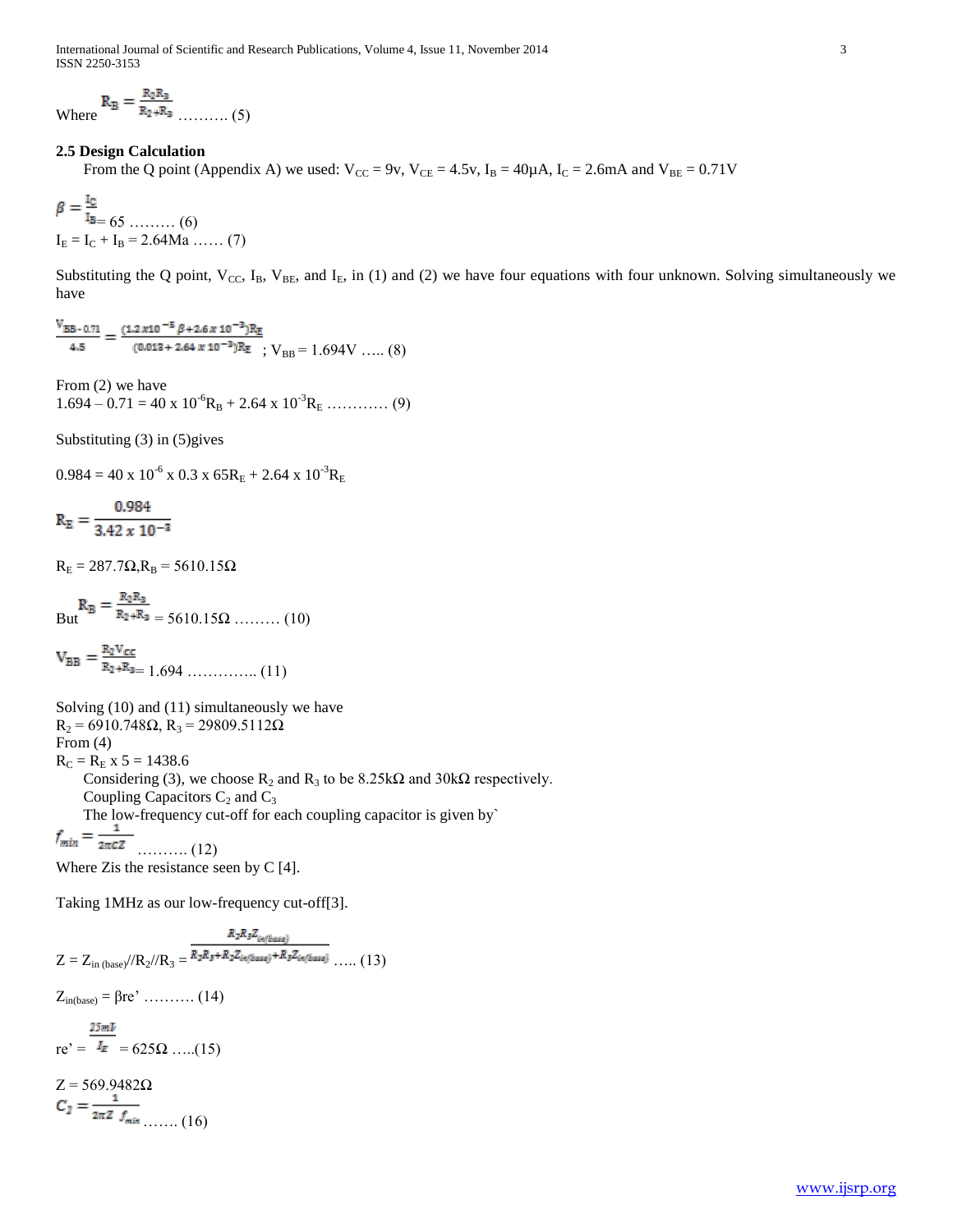International Journal of Scientific and Research Publications, Volume 4, Issue 11, November 2014 4 ISSN 2250-3153

 $C_2 = 279.12$ pf

For C<sub>3</sub> we have  

$$
C_3 = \frac{1}{2\pi R \mathcal{J}_{\text{micro}}}
$$
111.25pf ..... (17)

Where  $R_4 = 1430$  (i.e. the load resistor). Bypassed Capacitor C<sup>1</sup>

A good rule of the thumb is that  $X_{C1}$  of the bypassed capacitor should be at least 10 times smaller than the  $R_E$  at the minimum frequency of oscillation [5].

 $10X_{C1} \le R_E$ ……… (18)

 $C_l = \frac{10}{2\pi f_{min}}$  (19)

 $C_1 = 1.5908 \mu f$ 

This completes the design of our common emitter amplifier circuit.

#### **2.6Resonator Design**

For the oscillator, we need a resonator. The schematic diagram of the designed VCO is as shown in figure 2. The resonating circuit is made up of two center tapped capacitors and one inductor connected in series for colpitt oscillation. The series combination of the varactor diode and  $C_4$  form one of the center tapped capacitor. The resonant frequency is given by [3].



$$
f_r = \frac{1}{2\pi L c} \quad \dots \quad (20)
$$

where C is the series combination of  $C_4$  and  $C_5$  given by

$$
C = \frac{c_4 c_5}{c_4 + c_5} \tag{21}
$$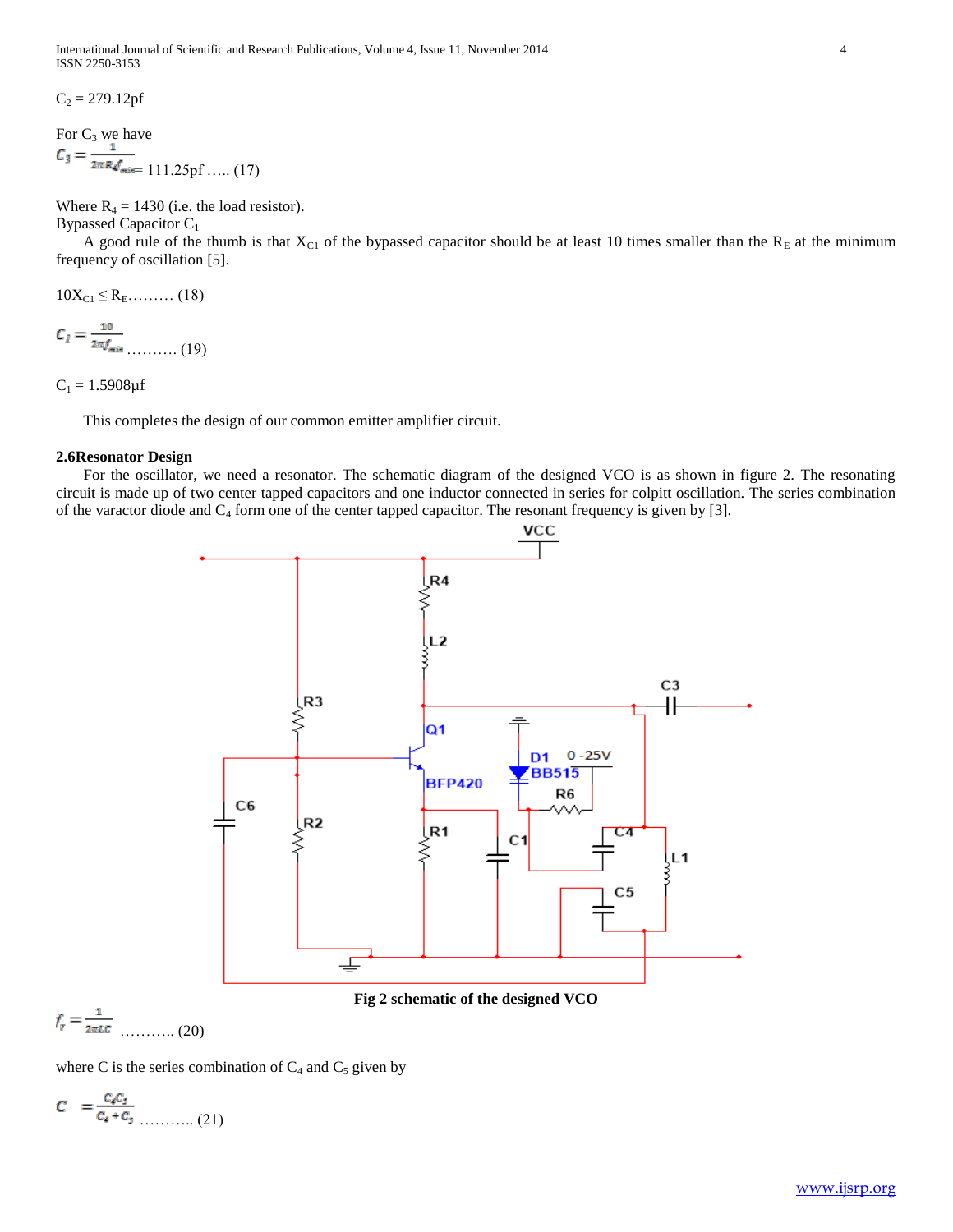International Journal of Scientific and Research Publications, Volume 4, Issue 11, November 2014 5 ISSN 2250-3153

For oscillation to occur,

$$
A_{v(min)} = \frac{c_s}{c_4} \ge 1 \dots \dots (22)
$$

Where  $A_{v(min)}$  is the minimum gain of the amplifier with feedback [4].

$$
A_{v(min)} = \frac{R_C}{R_E} \qquad A_{v(min)} = \frac{1438.6}{287.72} = 5
$$

Therefore,  $C_5 = C_4 \times 5$  ………. (23) Substitute (23) into (21) gives  $C = 0.8333C_4 \dots (24)$ 

Let  $f_r = 900$ MHz and  $L_1 = 5$ nH

Substituting fr,  $L_1$ into (16), we have

 $C = 6.2488$ pf

Substituting for C in  $(24)$  and the result into  $(23)$ , we have

 $C_4 = 7.4988$ pf,  $C_5 = 39.494$ pf

#### **2.6.1 Varactor diode design**

The varactor diode is connected in series with  $C_4$ . From BB515 datasheet, the capacitance of the varactor diode for a reverse bias voltage of 1V is 18.7pf. Using this, the value of new  $C_4$  was calculated. The new C4 is in series with  $C_{var}$  and their equivalent capacitance is 7.5pf.

#### III. RESULTS

 This circuit was simulated using Multism 12.0.1. Figure 3 is the result of the AC analysis using the designed amplifier shown in figure 4. This shows that the designed amplifier is a wide band amplifier.



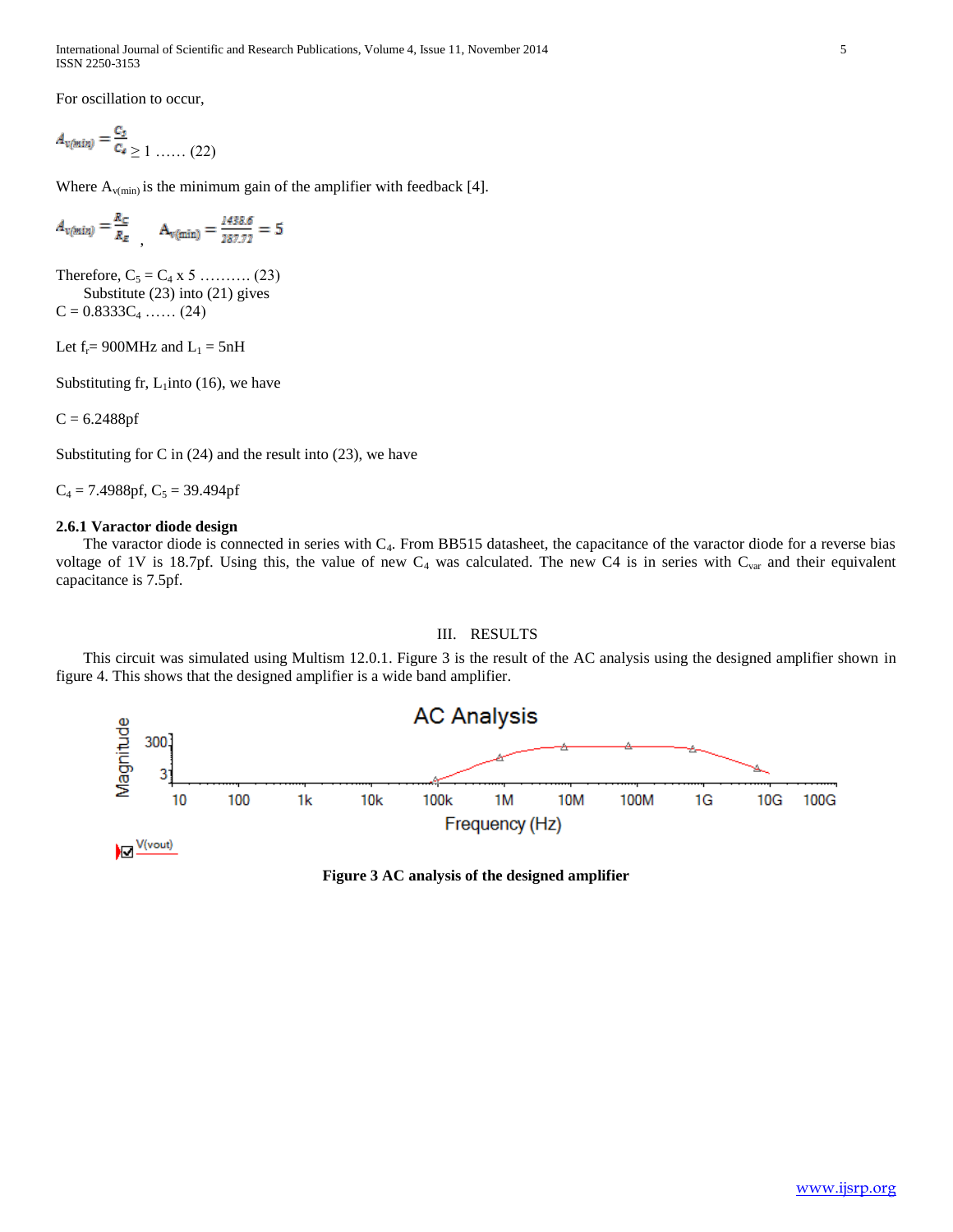

**Figure 4 The circuit of the designed amplifier**

 The complete circuit for the voltage controlled oscillator with the designed values above is shown in figure 5. The designed and simulated VCO (voltage controlled oscillator) was found to produce sinusoidal signal at uniform voltage level in the frequency range of 800MHz to 1.5GHz.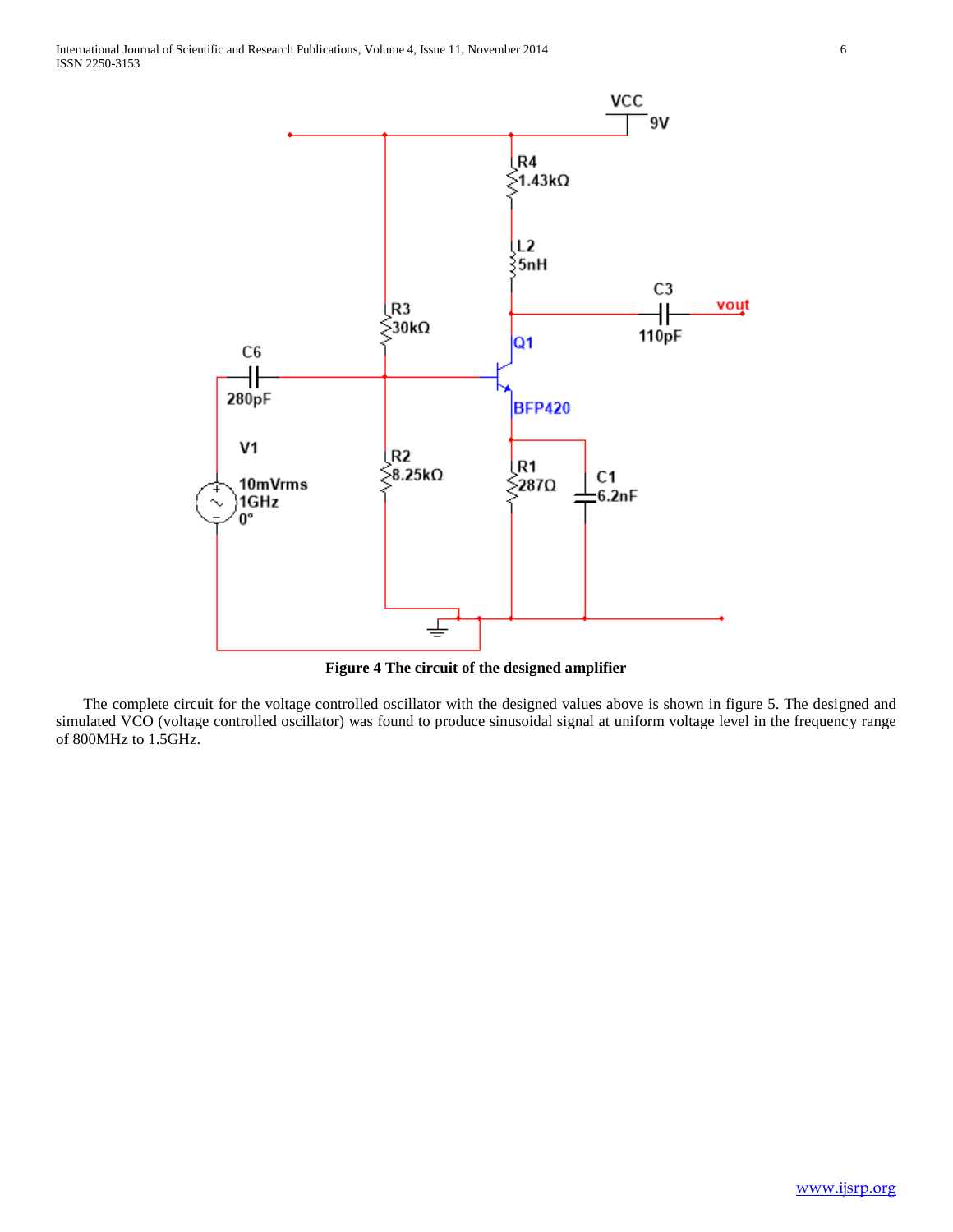

**Figure 5The circuit diagram of the designed VCO**

The simulated tuning range which is the graph of the frequency against reverse biased voltage  $(V_R)$ of the VCO is shown in figure 6.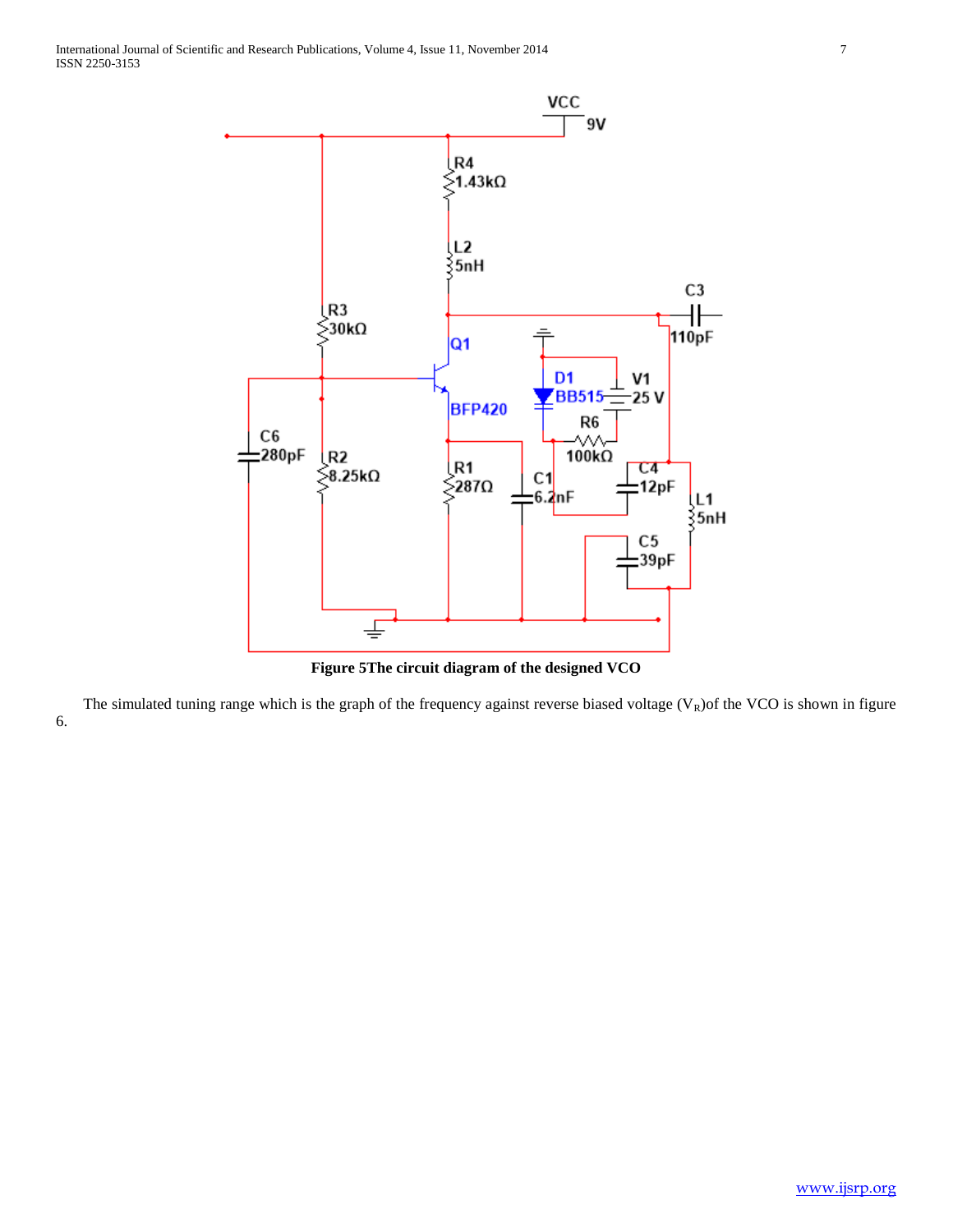

 The output signal has good tuning flatness for the frequency range of 800MHz to 1.5GHz when the reverse biased voltage changes from 0V to 25V as seen in figures 7 through 9.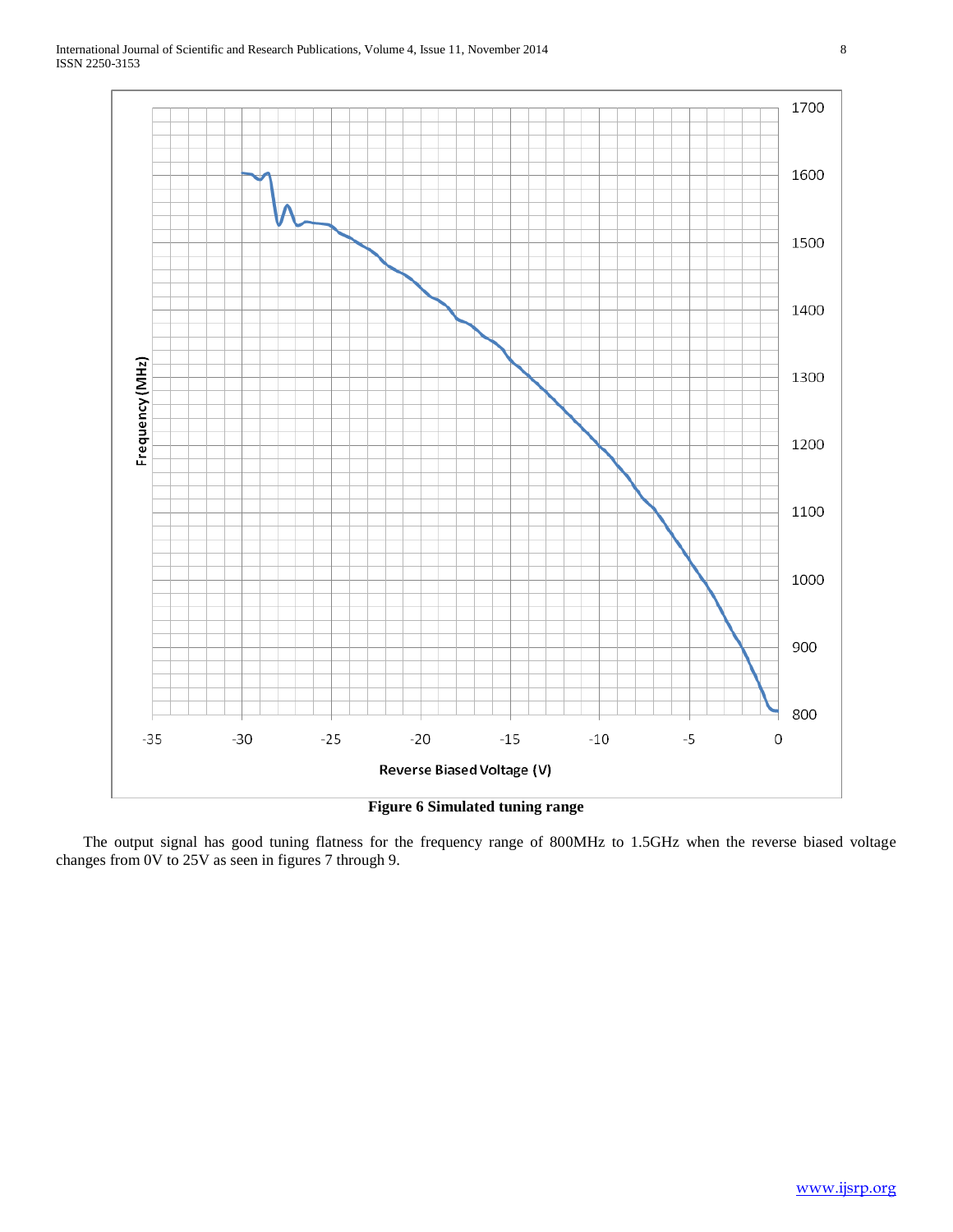

**Figure 9 output waveform for V<sup>R</sup> = 24V, frequency = 1.5GHz**

 The VCO has an average positive tuning slope of 31.07MHz/V throughout the frequency range.The minimum and maximum values of the tuning sensitivity are 1V and 25V respectively.